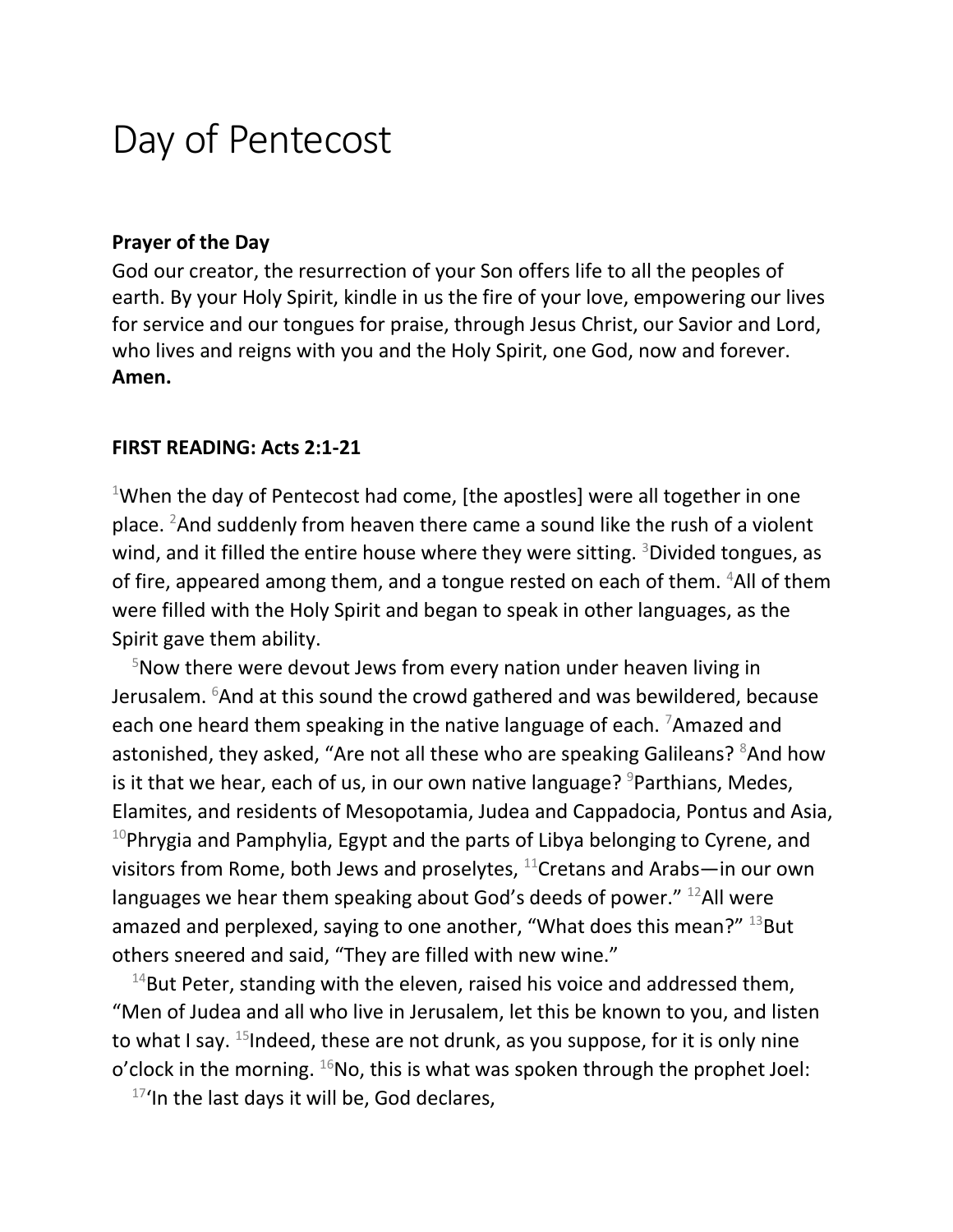that I will pour out my Spirit upon all flesh,

- and your sons and your daughters shall prophesy,
- and your young men shall see visions,

and your old men shall dream dreams.

- $18$ Even upon my slaves, both men and women, in those days I will pour out my Spirit; and they shall prophesy.
- $19$ And I will show portents in the heaven above and signs on the earth below,

blood, and fire, and smoky mist.

 $20$ The sun shall be turned to darkness and the moon to blood,

before the coming of the Lord's great and glorious day.

 $21$ Then everyone who calls on the name of the Lord shall be saved.'

## **Psalm: Psalm 104:24-34, 35b**

*Send forth your Spirit and renew the face of the earth. (Ps. 104:30)*  $24$ How manifold are your works, O Lord! In wisdom you have made them all; the earth is full of your creatures.

<sup>25</sup>**Yonder is the sea, great and wide, with its swarms too many to number, living things both small and great.**

 $26$ There go the ships to and fro, and Leviathan, which you made for the sport of it. <sup>27</sup>**All of them look to you to give them their food in due season.**

 $28$ You give it to them; they gather it; you open your hand, and they are filled with good things.

## <sup>29</sup>**When you hide your face, they are terrified; when you take away their breath, they die and return to their dust.**

 $30$ You send forth your Spirit, and they are created; and so you renew the face of the earth.

<sup>31</sup>**May the glory of the LORD endure forever; O LORD, rejoice in all your works.**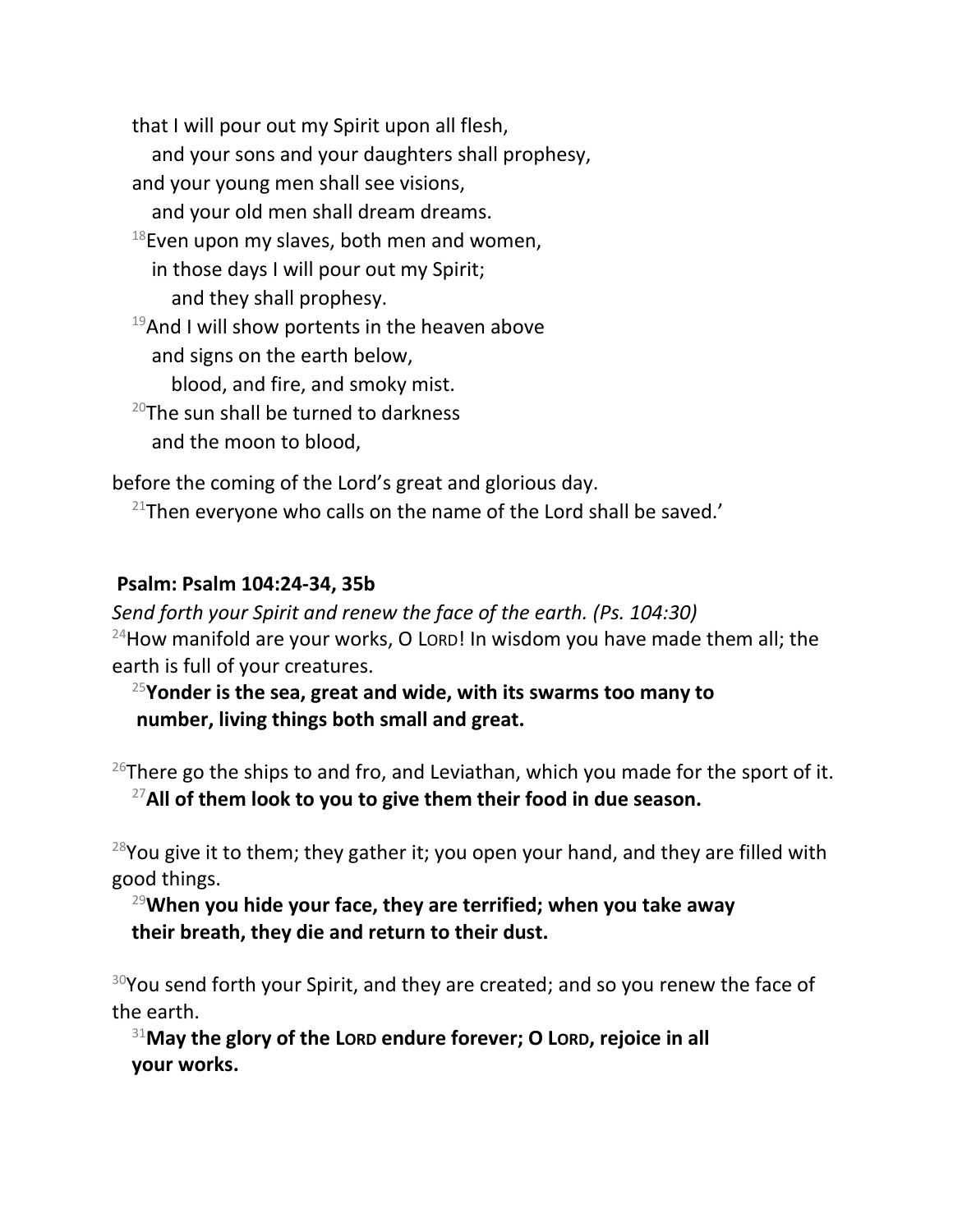$32$ You look at the earth and it trembles; you touch the mountains and they smoke. <sup>33</sup>**I will sing to the LORD as long as I live; I will praise my God while I have my being.**

 $34$ May these words of mine please God. I will rejoice in the LORD. 35b**Bless the LORD, O my soul. Hallelujah!**

# **Second Reading: Romans 8:14-17**

*Here Paul speaks about the mystery of baptism: through the Holy Spirit we are claimed, gathered, and welcomed into Christ's body, the church. And we receive a new name in our adoption: child of God.*

<sup>14</sup>For all who are led by the Spirit of God are children of God.  $^{15}$ For you did not receive a spirit of slavery to fall back into fear, but you have received a spirit of adoption. When we cry, "Abba! Father!"  $16$  it is that very Spirit bearing witness with our spirit that we are children of God,  $17$  and if children, then heirs, heirs of God and joint heirs with Christ—if, in fact, we suffer with him so that we may also be glorified with him.

## **Gospel: John 14:8-17 [25-27]**

*Though the disciples struggle with Jesus' nature and identity, they receive the promise that they too will be identified with God and God's mission. Though he must leave them now, Jesus promises the coming of the Advocate whom God will send to comfort and enlighten them.*

 $8$ Philip said to [Jesus,] "Lord, show us the Father, and we will be satisfied."  $9$ Jesus said to him, "Have I been with you all this time, Philip, and you still do not know me? Whoever has seen me has seen the Father. How can you say, 'Show us the Father'?  $^{10}$ Do you not believe that I am in the Father and the Father is in me? The words that I say to you I do not speak on my own; but the Father who dwells in me does his works. <sup>11</sup>Believe me that I am in the Father and the Father is in me; but if you do not, then believe me because of the works themselves.  $^{12}$ Very truly, I tell you, the one who believes in me will also do the works that I do and, in fact, will do greater works than these, because I am going to the Father.  $^{13}$ I will do whatever you ask in my name, so that the Father may be glorified in the Son.  $^{14}$ If in my name you ask me for anything, I will do it.